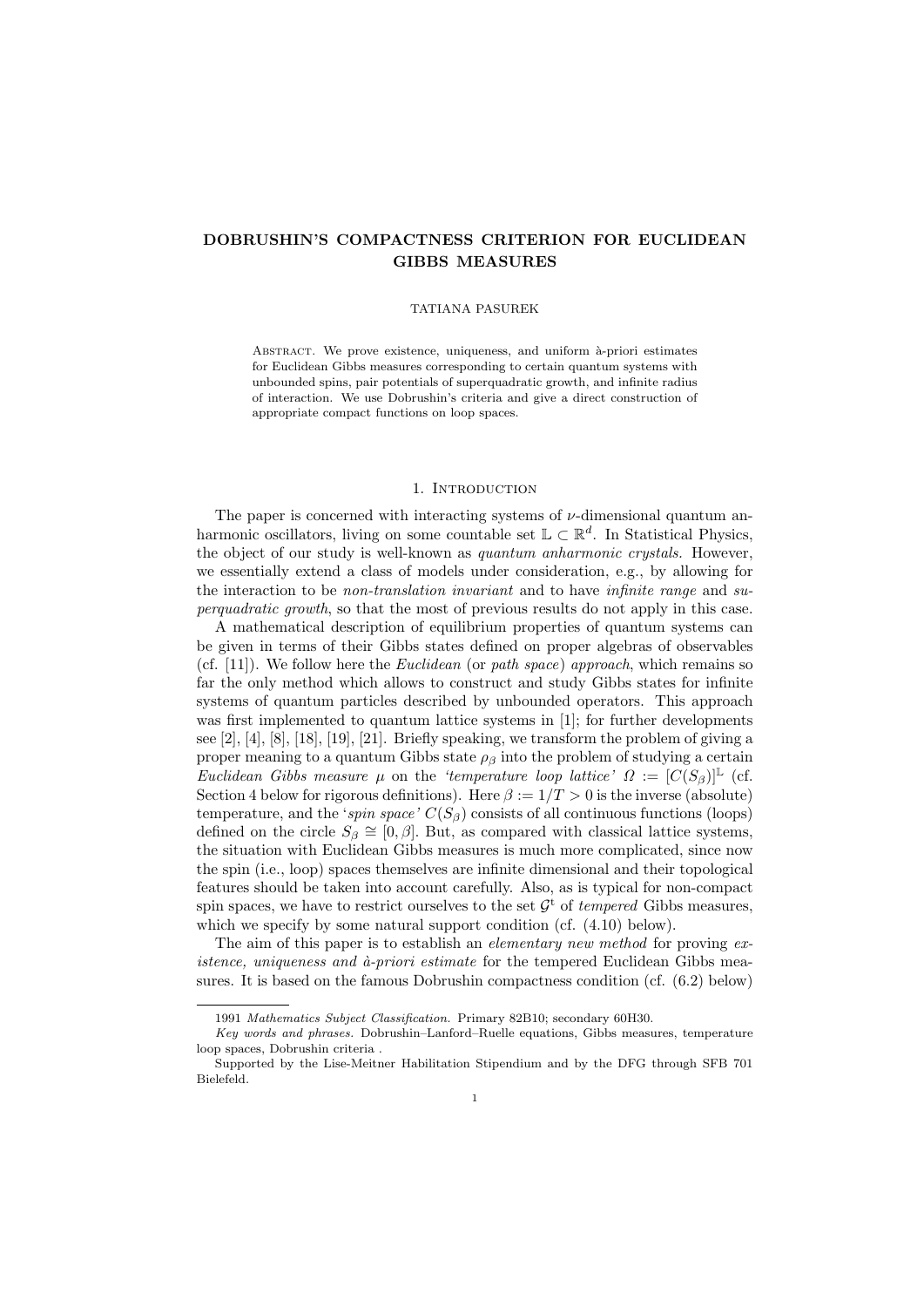and seems to be overlooked before. Moreover, this approach is quite universal for lattice models (classical and quantum) and gives structural insight. It allows us to get improvements of essentially all related existence results, in particularly those obtained by superstability estimates, cluster expansions, reflection positivity, integration by parts, and stochastic quantization (see, e.g., [1], [4], [7], [10], [23], [25], [26]). We note that the method straightforwardly extends to the many-particle interactions of superquadratic growth, unbounded order, and infinite range, as well as to the spin systems defined on graphs.

The organization of this paper is as follows. In Section 3 we introduce the models of quantum lattice systems. In Section 4 we recall details on the corresponding Gibbsian formalism for Euclidean Gibbs measures  $\mu$  on the loop lattice  $\Omega$ . In Section 5 we formulate our main Theorems 5.1, 5.2, and 5.6 respectively on the existence,  $\grave{a}$ -priori estimates, and uniqueness for tempered Euclidean Gibbs measures  $\mu \in \mathcal{G}^t$ , as well as compare our results with those previously obtained by other authors. In Section 6 we outline the basic ideas of the proofs. In Section 7 we discuss some possible generalizations of our method.

Finally we mention the related publications [20], [21] focused on the quantum systems with harmonic pair interactions and the manuscript [24] dealing in more detail with the classical spin systems.

## 2. The Model

We consider an infinite system of interacting quantum particles performing  $\nu$ dimensional anharmonic oscillations around their equilibrium positions which form a countable set  $\mathbb{L} \subset \mathbb{R}^d$ . Such system is described by the heuristic Hamiltonian

(2.1) 
$$
H = -\frac{1}{2m} \sum_{\ell} |p_{\ell}|^2 + \frac{a}{2} \sum_{\ell} |q_{\ell}|^2 + \frac{1}{2} \sum_{\ell, \ell'} W_{\ell \ell'}(q_{\ell}, q_{\ell'}) + \sum_{\ell} V_{\ell}(q_{\ell}),
$$

where  $m > 0$  is the particle's mass and  $a > 0$  is their rigidity. To each particle indexed by  $\ell$ , there correspond the canonical displacement and momentum operators,  $q_\ell$  and  $p_\ell = -i d/dq_\ell$ , acting in the physical state space  $\mathcal{H}_\ell = L^2(\mathbb{R}^\nu, dq_\ell)$ . Note that  $\nu, d \in \mathbb{N}$  may be arbitrary and do not need to coincide. We use the standard notation  $(\cdot, \cdot)$  and  $|\cdot|$  for the scalar product and distance in all Euclidean spaces  $(\mathbb{R}^d, \mathbb{R}^\nu \text{ etc.}).$  The sums  $\sum_{\ell,\ell'}$  and  $\sum_{\ell,\ell'}$  are running respectively over all  $\ell \in \mathbb{L}$  and ordered pairs  $(\ell, \ell') \in \mathbb{L}^2$ . For a set  $\Lambda \subset \mathbb{L}$ , by  $|\Lambda|$  we denote its cardinality and by  $\Lambda^c$  the complement. We write  $\Lambda \Subset \mathbb{L}$  if  $\Lambda$  is non-void and finite. As usual,  $\Lambda \nearrow \mathbb{L}$ means the limit taken along any increasing sequence of volumes  $\Lambda^{(N)} \subseteq \Lambda^{(N+1)} \Subset \mathbb{L}$ such that  $\bigcup_{N\in\mathbb{N}}\Lambda^{(N)}=\mathbb{L}$ . Moreover, we impose the following condition of spatial regularity

(2.2) 
$$
\sup_{\ell} \sum_{\ell'} (1 + |\ell - \ell'|)^{-(d+\epsilon)} < \infty, \quad \text{for all } \epsilon > 0,
$$

which surely holds if  $\mathbb L$  is the integer lattice  $\mathbb Z^d$ . In the later case the model is called a quantum anharmonic crystal.

The interaction potentials are given by continuous functions  $V_\ell : \mathbb{R}^\nu \to \mathbb{R}$ ,  $W_{\ell\ell'} = W_{\ell'\ell} : \mathbb{R} \times \mathbb{R} \to \mathbb{R}$ , satisfying the following conditions: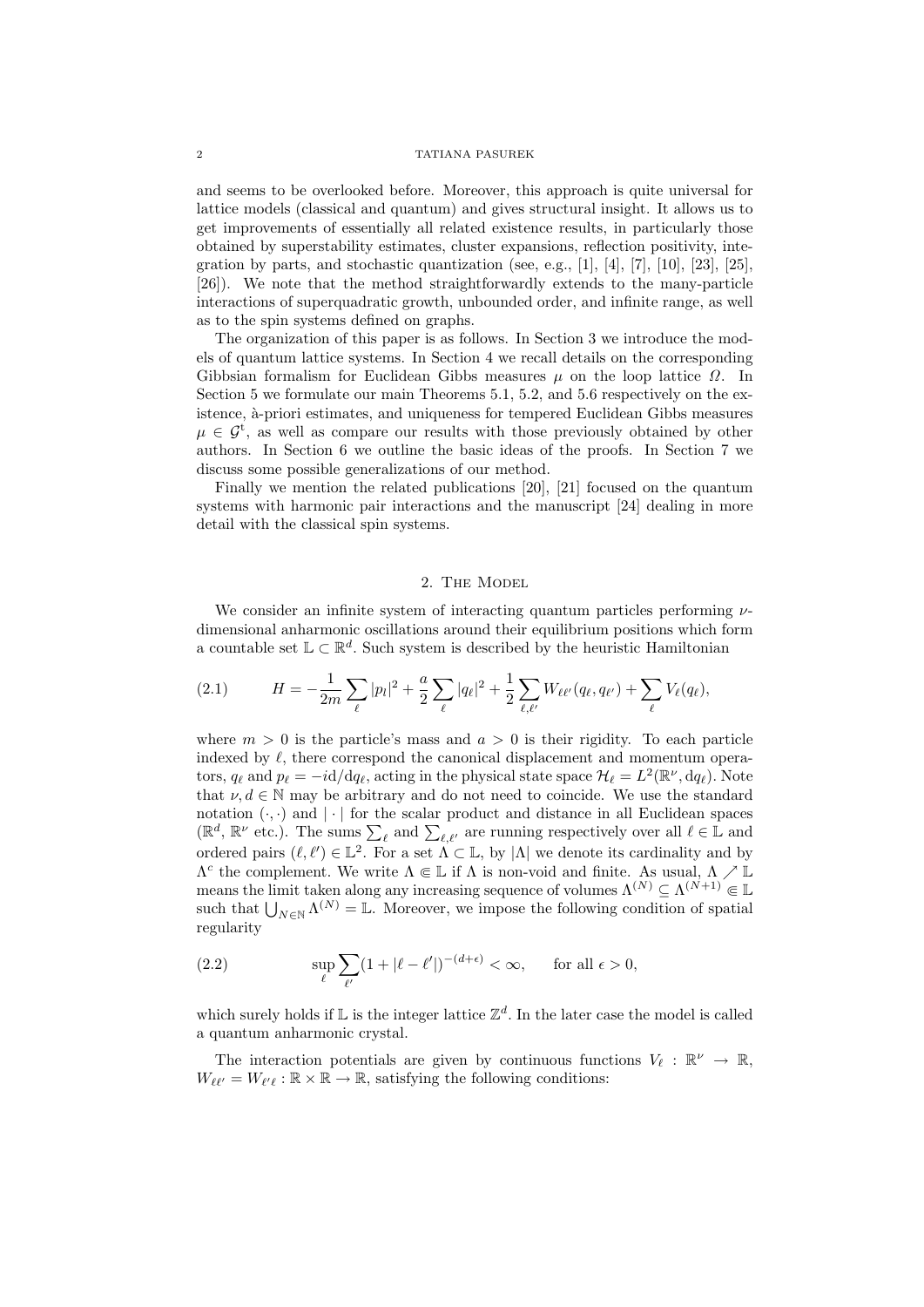**Assumption** (W): There exist  $R \geq 2$  and a symmetric matrix  $\mathbf{J} = (J_{\ell\ell'})_{\mathbb{L} \times \mathbb{L}}$ with the nonnegative entries and zero diagonal, such that

(2.3) 
$$
|W_{\ell\ell'}(q,q')| \le \frac{J_{\ell\ell'}}{2} (1+|q|^R+|q'|^R), \text{ for all } q,q' \in \mathbb{R}^{\nu}.
$$

**Assumption** (*J*): The matrix **J** is fastly decreasing, that is,

(2.4) 
$$
||\mathbf{J}||_p \stackrel{\text{def}}{=} \sup_{\ell} \sum_{\ell'} J_{\ell\ell'} (1 + |\ell - \ell'|)^p < \infty, \quad \text{for all } p \ge 0.
$$

**Assumption** (V): There exist a continuous function  $V : \mathbb{R}^{\nu} \to \mathbb{R}$  and constants  $P > R$ ,  $A_V > 0$ , and  $B_V \in \mathbb{R}$ , such that for all  $\ell \in \mathbb{L}$  and  $q \in \mathbb{R}^{\nu}$ 

$$
(2.5) \t\t\t A_V|q|^P + B_V \le V_\ell(q) \le V(q).
$$

Remark 2.1. Typical examples are the polynomials

$$
V_{\ell}(q):=\sum\nolimits_{\mathbf{s}=1}^{p}b_{\ell}^{(\mathbf{s})}|q|^{2\mathbf{s}},\quad W_{\ell\ell'}(q,q'):=\sum\nolimits_{\mathbf{s}=1}^{r}c_{\ell\ell'}^{(\mathbf{s})}|q-q'|^{2\mathbf{s}},
$$

in which  $1 \leq p \leq r$  and the coefficient  $b_{\ell}^{(s)}$  $\mathcal{C}^{(s)}_{\ell}$  and  $c^{(s)}_{\ell\ell'}$  are uniformly kept in certain intervals. In fact, from  $V_{\ell}$  one always can extract a quadratic term  $U(q_{\ell}) :=$  $a|q_\ell|^2/2 + (h, q_\ell)$  with any  $a > 0$  and  $h \in \mathbb{R}^\nu$ , so that  $(2.5)$  is still true for the potentials  $\tilde{V}_\ell := V_\ell - U$  with arbitrary  $\tilde{A}_V < A_V$ . Merely speaking, our conditions mean that the inter-particle interaction is dominated by the self-potentials, which implies a lattice stabilization. The case  $P = R$  is allowed as well, but it needs a more accurate analysis (cf. Subsection 7.1 below).

Lattice systems of such type are commonly viewed in quantum statistical physics as mathematical models of a crystalline substance (for more physical background see, e.g., [1, 2, 15, 17]). A complete description of thermal equilibrium properties of quantum systems might be given in terms of their Gibbs states. As was already mentioned in Introduction, we take the Euclidean (i.e., path space) approach first implemented to quantum lattice systems by S. Albeverio and R. Hoegh-Krohn in [1]. In Sections 3 and 4 we proceed with the rigorous description of the corresponding Gibbsian formalism (for a detailed exposition see, e.g., [4], [21]).

## 3. Loop Spaces

Euclidean Gibbs measures  $\mu$  associated with the quantum system (2.1) at the inverse temperature  $\beta = 1/T > 0$  are defined on the spaces of  $\beta$ -periodic functions (or loops, for short). Let  $S_\beta \cong [0, \beta]$  be a circle with Lebesgue measure  $d\tau$  and distance  $|\tau - \tau'|_{\beta} := \min(|\tau - \tau'|;\beta - |\tau - \tau'|$ ,  $\tau, \tau' \in S_{\beta}$ . As single spin spaces at each  $\ell \in \mathbb{L}$ , we shall use the standard Banach spaces

(3.1) 
$$
L_{\beta}^r := L^r(S_{\beta} \to \mathbb{R}^{\nu}, d\tau), \quad r \ge 1,
$$

$$
C_{\beta} := C(S_{\beta} \to \mathbb{R}^{\nu}), \quad C_{\beta}^{\sigma} := C^{\sigma}(S_{\beta} \to \mathbb{R}^{\nu}), \quad \sigma \in (0, 1/2),
$$

of all integrable resp. (Hölder-) continuous functions  $\omega_{\ell} : S_{\beta} \to \mathbb{R}^{\nu}$  with the norms

(3.2) 
$$
|\omega_{\ell}|_{L_{\beta}^p} := \left[\int_{S_{\beta}} |\omega_{\ell}(\tau)|^p \mathrm{d}\tau\right]^{1/p},
$$

$$
|\omega_{\ell}|_{C_{\beta}} := \sup_{\tau \in S_{\beta}} |\omega_{\ell}(\tau)|, \quad |\omega_{\ell}|_{C_{\beta}^{\sigma}} := |\omega_{\ell}|_{C_{\beta}} + \sup_{\tau, \tau' \in S_{\beta}, \tau \neq \tau'} \frac{|\omega_{\ell}(\tau) - \omega_{\ell}(\tau')|}{|\tau - \tau'|_{\beta}^{\sigma}}.
$$

One has the dense continuous embeddings  $C^{\sigma}_{\beta} \hookrightarrow C_{\beta} \hookrightarrow L^p_{\beta}$  with the following relation between the corresponding Borel  $\sigma$ -algebras:  $C^{\sigma}_{\beta} \in \mathcal{B}(C_{\beta}) = \mathcal{B}(L^p_{\beta}) \cap C_{\beta}$ .

.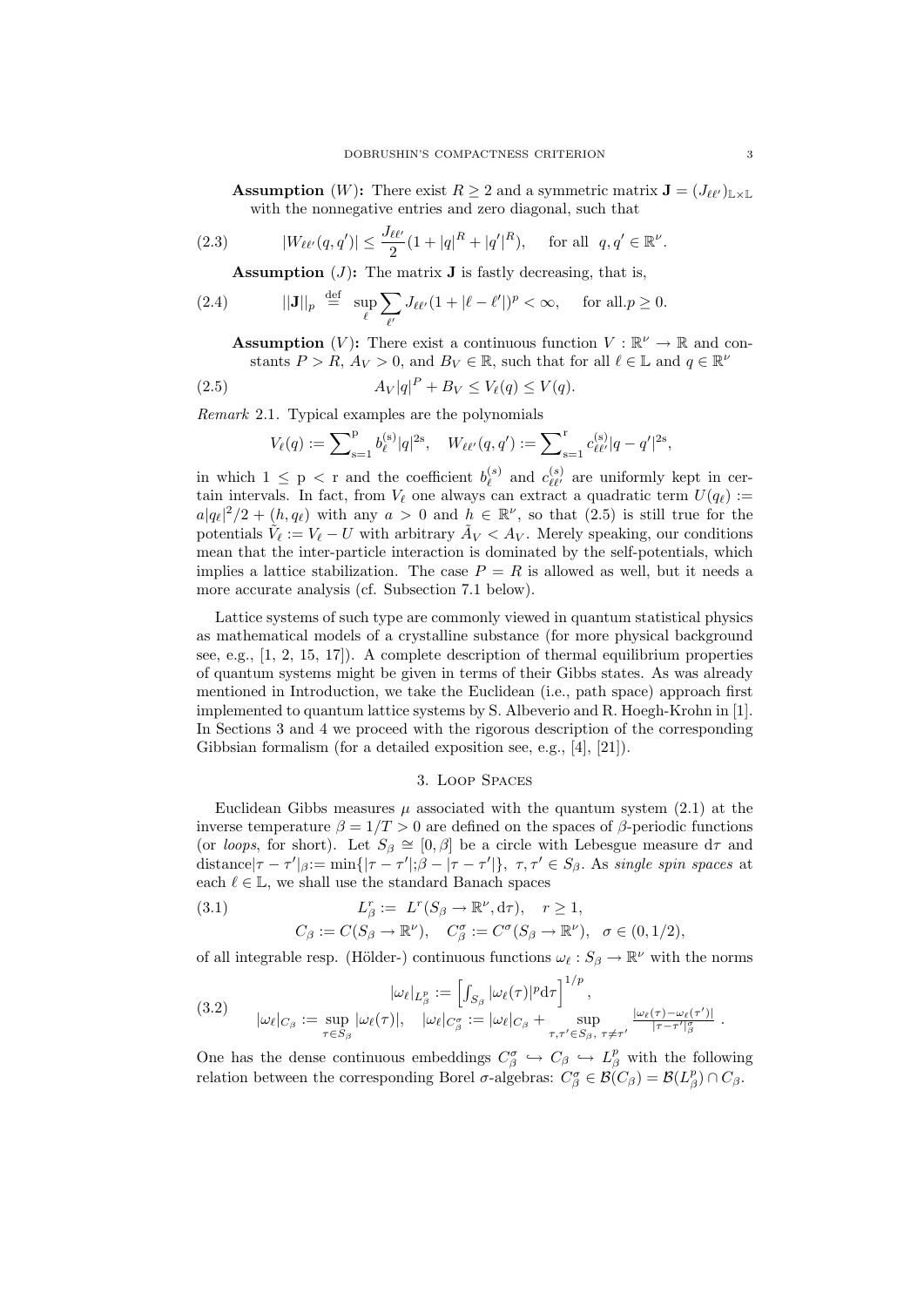Given  $\Lambda \subseteq \mathbb{L}$ , we define the spaces of configurations

(3.3)  $\Omega_{\Lambda} := {\omega_{\Lambda} = {\omega_{\ell}}|_{\ell \in \Lambda} | \omega_{\ell} \in C_{\beta}}, \quad \Omega = \Omega_{\mathbb{L}} := {\omega = {\omega_{\ell}}|_{\ell \in \mathbb{L}} | \omega_{\ell} \in C_{\beta}}.$ 

Each  $\Omega_{\Lambda}$  is a Polish space equipped with the product topology and with the corresponding Borel  $\sigma$ -algebra  $\mathcal{B}(\Omega_\Lambda)$ . In particular,  $\Omega$  is the *configuration space* for the whole system. By  $\mathcal{P}(\Omega)$  we denote the set of all probability measures on  $(\Omega, \mathcal{B}(\Omega)).$ 

To control the support properties of measures  $\mu \in \mathcal{P}(\Omega)$ , we introduce certain classes of reasonable configurations  $\omega \in \Omega$ . Their choice is strongly determined by the assumptions imposed on the interaction. For  $p > d$ , we define

(3.4) 
$$
\Omega_p := \left\{ \omega \in \Omega \, \left| \|\omega\|_p := \left[ \sum_{\ell} (1 + |\ell|)^{-p} |\omega_{\ell}|_{L_{\beta}^R}^R \right]^{1/R} < \infty \right. \right\},
$$

which is a locally convex Polish spaces with the topology induced by the system of seminorms  $||\omega||_p$  and  $|\omega_{\ell}|_{C_{\beta}}, \ell \in \mathbb{L}$ . Recall that the parameter  $R \geq 2$  describes the (largest possible) order of polynomial growth allowed for  $W_{\ell\ell'}$  by Assumption (W). Thereafter we define the subset of tempered configurations

(3.5) 
$$
\Omega^{\mathrm{t}} := \bigcup_{p>0} \Omega_p = \{ \omega \in \Omega \mid \exists p = p(\omega) > 0 : \|\omega\|_p < \infty \}
$$

and, respectively, the subset of tempered measures

(3.6) 
$$
\mathcal{P}^{t}(\Omega) := \{ \mu \in \mathcal{P}(\Omega) \mid \exists p = p(\mu) > 0 : \mu(\Omega_{p}) = 1 \}.
$$

## 4. Euclidean Gibbs measures

First, we introduce a free Gaussian measure  $\chi$  on the spin space  $C_{\beta}$ , which in the Euclidean representation corresponds to a single  $\nu$ -dimensional quantum harmonic oscillator of mass  $m > 0$  and rigidity  $a > 0$ . With this aim, in the Hilbert space  $L^2_\beta$  we consider the Laplace–Beltrami operator  $A := \left(-m\frac{d^2}{d\tau}\right)$  $\frac{d^2}{dr^2} + a\mathbf{1}$   $\bigcirc$   $\text{Id}_{\mathbb{R}^{\nu}}$ , where Id<sub>R</sub><sup> $\nu$ </sup> denotes the identity matrix in  $\mathbb{R}^{\nu}$ . Since its inverse  $A^{-1}$  is of trace class, the Fourier transform

(4.1) 
$$
\int_{L^2_{\beta}} \exp i(\varphi, v)_{L^2_{\beta}} d\chi(v) = \exp \left\{-\frac{1}{2} (A^{-1}\varphi, \varphi)_{L^2_{\beta}}\right\}, \quad \varphi \in L^2_{\beta},
$$

uniquely defines a Gaussian measure  $\chi$  on  $(L_\beta^2, \mathcal{B}(L_\beta^2))$ . As well known(cf. [28]),  $\chi$ is supported by the spaces of Hölder continuous loops  $C^{\sigma}_{\beta} \subset C_{\beta}$  with  $\sigma \in (0, 1/2)$ , and there exists  $\lambda_{\sigma} > 0$  such that

(4.2) 
$$
\int_{L^2_{\beta}} \exp\left(\lambda_{\sigma} |v|^2_{C^{\sigma}_{\beta}}\right) \chi(\mathrm{d}v) < \infty.
$$

Heuristically, the Euclidean Gibbs measures  $\mu$  we are interested in have the following representation

(4.3) 
$$
\mu(\mathrm{d}\omega) := Z^{-1} \exp\left\{-I(\omega)\right\} \prod_{\ell} \chi(\mathrm{d}\omega_{\ell}),
$$

where the map

$$
\Omega \ni \omega \longmapsto I(\omega) := \int_{S_{\beta}} \left[ \sum_{\ell} V_{\ell}(\omega_{\ell}) + \sum_{\ell, \ell'} W_{\ell \ell'}(\omega_{\ell}, \omega_{\ell'}) \right] d\tau
$$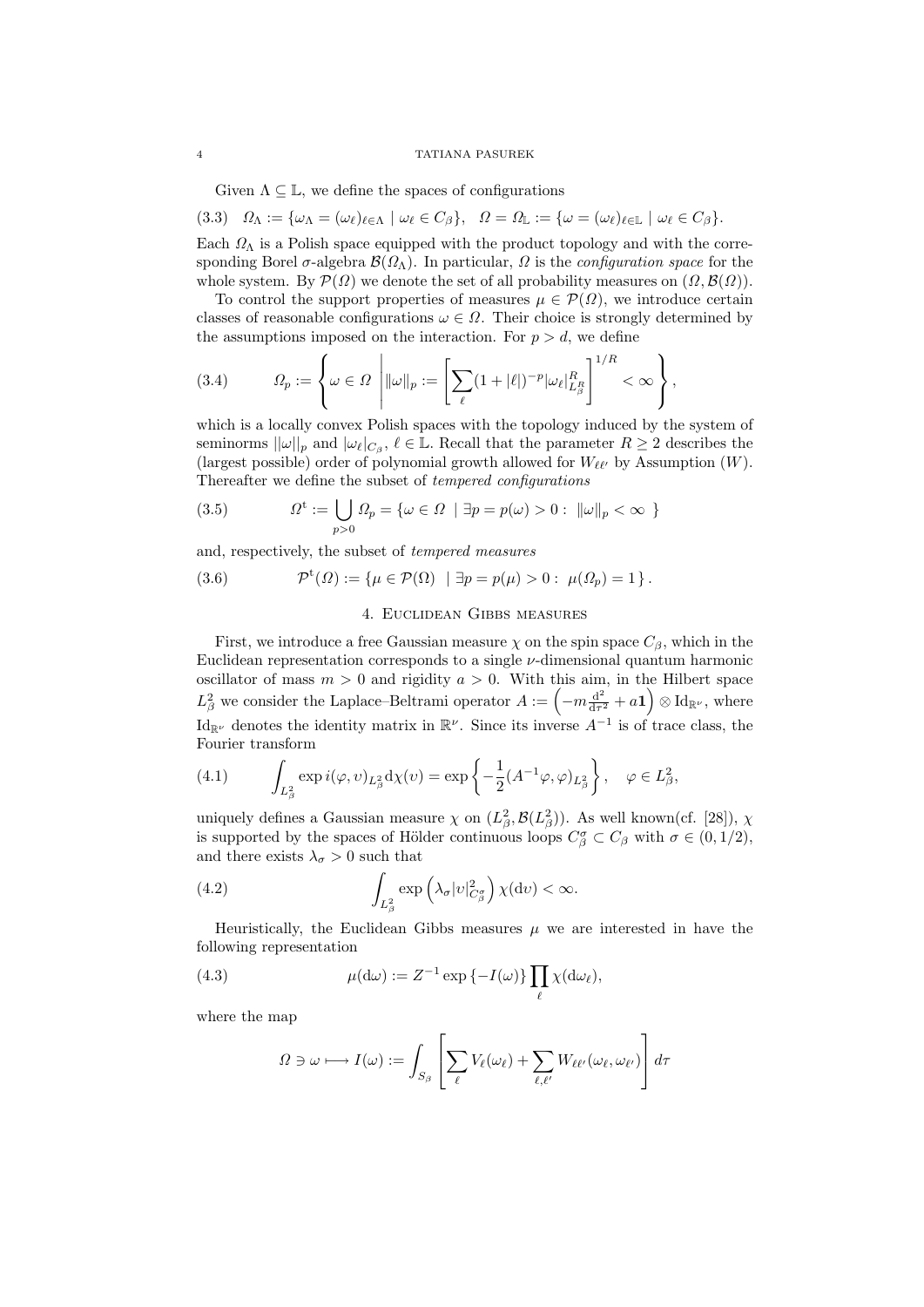might be viewed as a potential energy functional describing an interacting system of loops  $\omega_\ell \in C_\beta$  indexed by  $\ell \in \mathbb{L}$ . Following the standard Dobrushin–Lanford– Ruelle (*DLR*) route (cf., e.g.,[16]), a rigorous meaning to  $\mu$  can be given through their local specification  $\{\pi_\Lambda\}_{\Lambda \Subset \mathbb{L}}$ . In the present context, this is a family of measure kernels

$$
\mathcal{B}(\Omega) \times \Omega \ni (B,\xi) \mapsto \pi_{\Lambda}(B|\xi) \in [0,1],
$$

(4.4) 
$$
\pi_{\Lambda}(B|\xi) := Z_{\Lambda}^{-1}(\xi)_{\Omega_{\Lambda}} \exp \{-I_{\Lambda}(\omega_{\Lambda}|\xi)\} \mathbf{1}_{B \bigcap \Omega^{t}}(\omega_{\Lambda} \times \xi_{\Lambda^{c}}) \prod_{\ell \in \Lambda} \chi(\mathrm{d}\omega_{\ell}),
$$

(where  $\mathbf{1}_B$  denotes the indicator on  $B$ ). Here

(4.5) 
$$
Z_{\Lambda}(\xi) := \int_{\Omega_{\Lambda}} \exp \left[ -I_{\Lambda}(\omega_{\Lambda}|\xi) \right] \chi_{\Lambda}(d\omega_{\Lambda}),
$$

is the normalization factor and

$$
(4.6) \qquad I_{\Lambda}(\omega_{\Lambda}|\xi) := \sum_{\ell \in \Lambda} \int_{S_{\beta}} V_{\ell}(\omega_{\ell}(\tau)) d\tau + \frac{1}{2} \sum_{\ell, \ell' \in \Lambda} \int_{S_{\beta}} W_{\ell, \ell'}(\omega_{\ell}(\tau), \omega_{\ell'}(\tau)) d\tau + \sum_{\ell \in \Lambda, \ \ell' \in \Lambda^c} \int_{S_{\beta}} W_{\ell, \ell'}(\omega_{\ell}(\tau), \xi_{\ell'}(\tau)) d\tau
$$

is the interaction in the volume  $\Lambda$  under the boundary condition  $\xi_{\Lambda^c} := (\xi_{\ell'})_{\ell' \in \Lambda^c}$ . Obviously, (4.4)–(4.6) make sense for the potentials dealt with. By the construction, the family  $\{\pi_{\Lambda}\}_{{\Lambda}\Subset {\mathbb L}}$  is consistent, that is for all  $B\in{\mathcal B}(\Omega)$  and  $\xi\in\Omega$ 

(4.7) 
$$
\int_{\Omega} \pi_{\Lambda}(B|\omega)\pi_{\Lambda'}(\mathrm{d}\omega|\xi) = \pi_{\Lambda'}(B|\xi), \quad \Lambda \subseteq \Lambda',
$$

Moreover, by (4.2) it follows that for any  $\sigma \in (0, 1/2)$  and  $\kappa > 0$ 

(4.8) 
$$
\int_{\Omega} \exp \left\{ \sum_{\ell \in \Lambda} \left( \lambda_{\sigma} |\omega_{\ell}|_{C_{\beta}^{\sigma}}^{2} + \kappa |\omega_{\ell}|_{L_{\beta}^{R}}^{R} \right) \right\} \pi_{\Lambda} (d\omega |\xi) < \infty,
$$

where  $\lambda_{\sigma}$  is the same as in (4.2).

**Definition 4.1.** A probability measure  $\mu \in \mathcal{P}(\Omega)$  is called Euclidean Gibbs measure (corresponding to the quantum system (2.1) at inverse temperature  $\beta > 0$ ) if it satisfies the DLR equilibrium equation

(4.9) 
$$
\int_{\Omega} \pi_{\Lambda}(B|\omega)\mu(\mathrm{d}\omega) = \mu(B), \text{ for all } \Lambda \Subset \mathbb{L} \text{ and } B \in \mathcal{B}(\Omega).
$$

Fixing  $\beta > 0$ , let G denote the set of all such measures  $\mu$ . By the above definition  $\mu(\Omega^{\rm t}) = 1$  for each  $\mu \in \mathcal{G}$ . We shall be concerned with the subset of tempered Gibbs measures

(4.10) 
$$
\mathcal{G}^{\mathsf{t}} := \mathcal{G} \cap \mathcal{P}^{\mathsf{t}}(\Omega) = \{ \mu \in \mathcal{G} \mid \exists p = p(\mu) > d : \mu(\Omega_p) = 1 \}.
$$

For  $p > d$ , on the set of probability measures  $\mathcal{P}(\Omega_p)$  we introduce the weak topology  $\mathcal{W}_p$ , standardly defined by means of bounded continuous functions  $f \in C_{\rm b}(\Omega_p)$ . An important observation is that, under our hypotheses on the interaction, each  $W_p$ accumulation point  $\mu \in \mathcal{P}(\Omega_p)$  of the family  $\{\pi_\Lambda(\cdot|\xi) \mid \Lambda \in \mathbb{L}, \xi \in \Omega_p\}$ , as  $\Lambda \nearrow \mathbb{L}$ , is the tempered Euclidean Gibbs measure.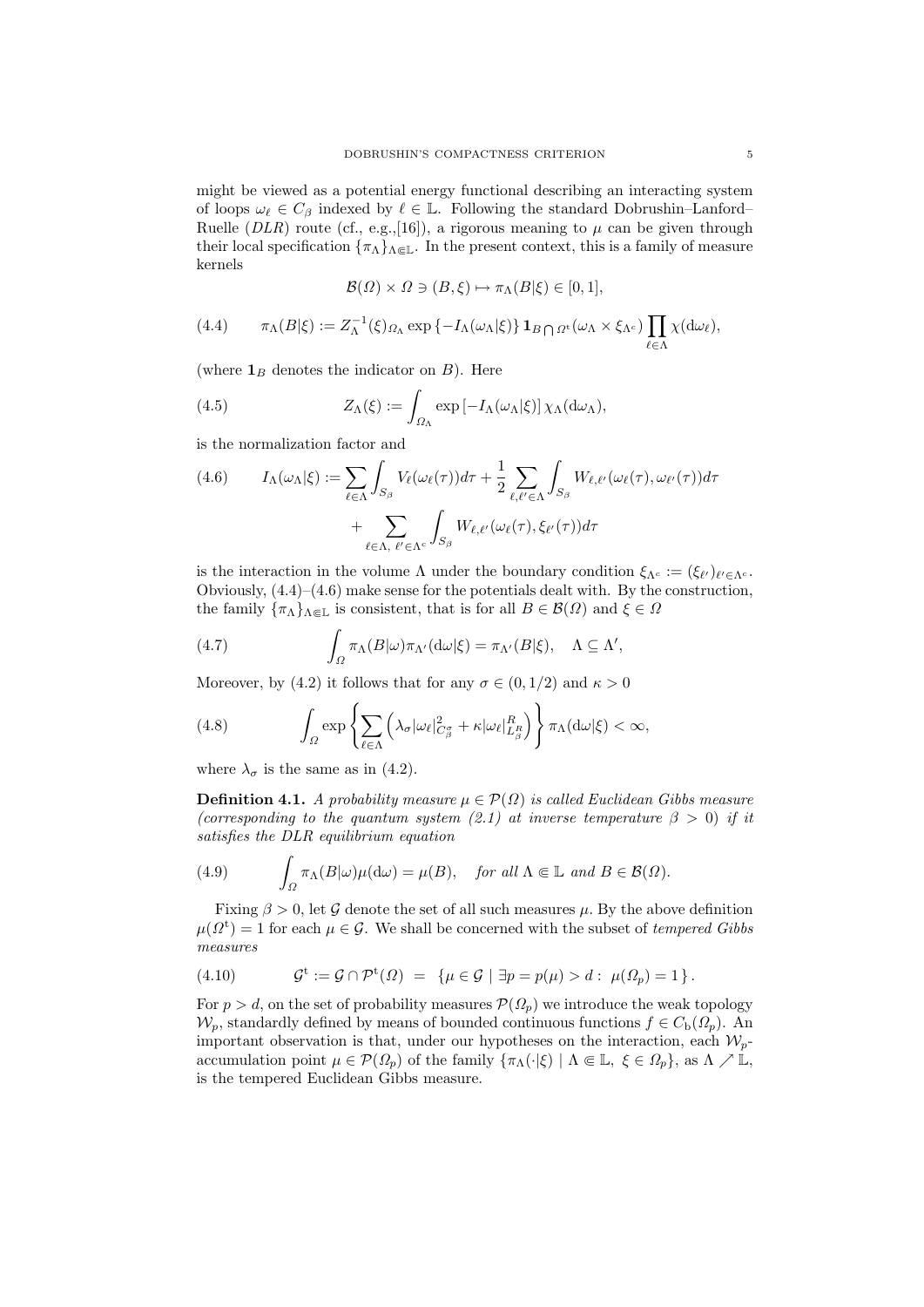#### 5. Formulation of the Main Results

The theorems below provide us with basic information for any further investigation of the Euclidean Gibbs measures. We suppose that Assumptions  $(W)$ ,  $(J)$ , and  $(V)$  are fulfilled without mentioning this again in the formulations of our statements.

**Theorem 5.1.** (Existence) For all values of  $\beta > 0$ , the set of tempered Euclidean Gibbs measures  $\mathcal{G}^t$  is nonempty.

The next theorem says that the tempered Euclidean Gibbs measures satisfy an exponential moment estimate in the state space  $C_{\beta}^{\sigma}$ , similar to the one (4.2) valid for the free loop measure  $\gamma$ .

**Theorem 5.2.** (A-priori estimate) For every  $\sigma \in (0, 1/2)$  and  $\kappa > 0$ , there exists  $C := C_{\sigma}(\beta, \kappa) > 0$ , such that uniformly for any  $\ell \in \mathbb{L}$  and  $\mu \in \mathcal{G}^t$ 

(5.1) 
$$
\int_{\Omega} \exp \left( \lambda_{\sigma} |\omega_{\ell}|_{C_{\beta}^{\sigma}}^{2} + \kappa |\omega_{\ell}|_{L_{\beta}^{R}}^{R} \right) \mu(\mathrm{d}\omega) \leq C.
$$

This bound is called  $\alpha$ -priori, since it holds independently of the existence result, whereby the constant  $C_{\sigma}(\kappa)$  can be calculated explicitly in terms of parameters of the interaction. The estimate  $(5.1)$  plays a crucial role in the theory of the set  $\mathcal{G}^t$  and gives more information about the regularity and support properties of its elements.

**Corollary 5.3.** (Compactness)  $\mathcal{G}^t$  is the  $\mathcal{W}_p$ -compact subset in any  $\Omega_p$ ,  $p > d$ .

**Corollary 5.4.** (Regularity of finite-volume projections) For each  $\mu \in \mathcal{G}^t$ , its projections  $\mu_{\Lambda} := \mu \circ \mathbb{P}_{\Lambda}^{-1}$  under the mappings  $\mathbb{P}_{\Lambda} : \omega \mapsto \omega_{\Lambda}, \Lambda \Subset \mathbb{L}$ , are absolutely continuous with respect to the Gaussian measures  $\chi_{\Lambda}(\mathrm{d}\omega_{\Lambda}) := \prod_{\ell \in \Lambda} \chi(\mathrm{d}\omega_{\ell})$  on  $(\Omega_{\Lambda}, \mathcal{B}(\Omega_{\Lambda}))$ . The corresponding Radon–Nikodym derivatives obey the Ruelle-type bound

(5.2) 
$$
\frac{d\mu_{\Lambda}}{d\chi_{\Lambda}}(\omega_{\Lambda}) \leq \exp\left(-\mathcal{K}\sum_{\ell \in \Lambda} |\omega_{\ell}|_{L_{\beta}^{R}}^{R} + \mathcal{L}_{\Lambda}\right)
$$

with an arbitrary  $\mathcal{K} \in (0,\infty)$  and a certain  $\mathcal{L}_{\Lambda} := \mathcal{L}_{\Lambda}(\beta,K) \in \mathbb{R}$ , which can be chosen the same for all  $\mu$  and  $\ell$ .

**Corollary 5.5.** (Lebowitz–Presutti Support) For every  $\sigma \in (0, 1/2)$ , there exists  $b := b_{\sigma}(\beta) > 0$  such that all  $\mu \in \mathcal{G}^t$  are supported by the Borel subset

(5.3) 
$$
\mathcal{Z}_{\sigma}(b) := \left\{ \omega \in \Omega \mid (\forall \ell_0 \in \mathbb{L}) \ (\exists \Lambda_{\omega,\ell_0} \in \mathbb{L}) \ (\forall \ell \in \Lambda_{\omega,\ell_0}^c) : \\ |\omega_{\ell}|^2_{C_{\beta}^{\sigma}} \leq b \log(1 + |\ell - \ell_0|) \right\}.
$$

Finally, we present our uniqueness result, which says that the set of tempered Gibbs measures consists of exactly one point, provided the strength of the interaction is small. Although such result is rather expected (e.g., via cluster expansions), so far its direct analytical proof was not known for superquadratic interactions.

**Theorem 5.6.** (Uniqueness) Consider the spin system (2.2) on the lattice  $\mathbb{L} := \mathbb{Z}^d$ . Let the matrix  $(J_{\ell\ell'})_{\mathbb{L}\times\mathbb{L}}$  in Assumption (J) be translation invariant and have finite range (i.e.,  $J_{\ell\ell'} := J_{\ell'-\ell} \geq 0$  for all  $\ell, \ell \in I$ , and there exists  $r \geq 1$  such that  $J_{\ell\ell'} := 0$  if  $|\ell - \ell'| > r$ ). Then, for any  $\beta > 0$  one finds a proper  $\mathcal{J}(\beta) > 0$ , such that for all values of  $||J||_0 \leq \mathcal{J}(\beta)$  the corresponding set  $\mathcal{G}^t$  is singleton.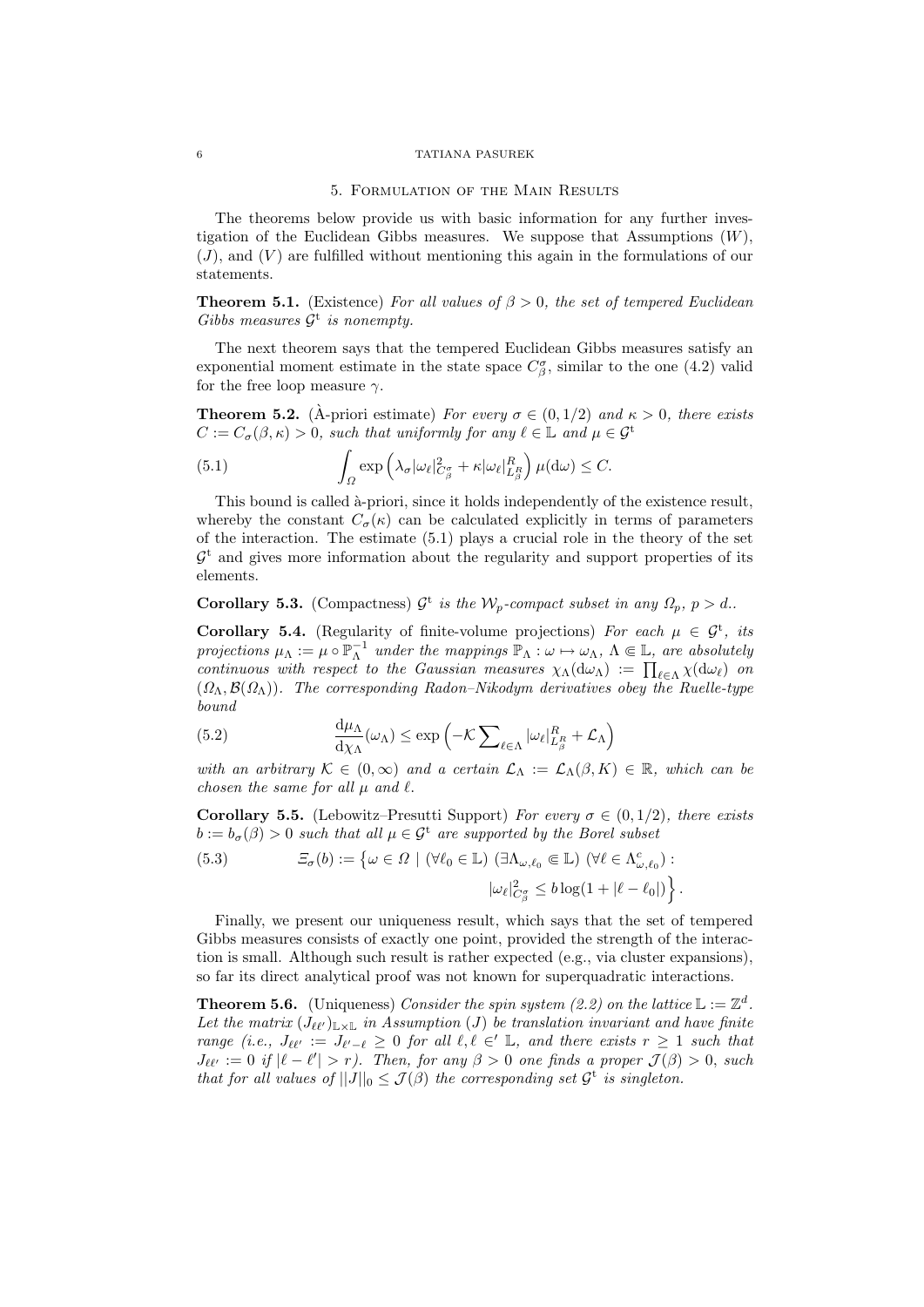**Comments:** (i) Even the initial question of whether there exists any  $\mu \in \mathcal{G}^t$ , to which we give a positive answer by Theorem 5.1, is not evident at all. A standard tool for proving existence is the fundamental Dobrushin criterion (cf. Theorem 1 in [13]). Contrary to the known results in the classical case (cf. [9, 12, 27]), the validity of Dobrushin's criterion for quantum systems with the (infinite-dimensional) spin spaces  $L^R_\beta$ ,  $C^{\sigma}_{\beta}$  was not covered by any previous work. Furthermore, all proofs in the quoted papers were designed for scalar ferromagnetic models, so that their extension to multi- (or infinite-) dimensional spins and general interactions seems to be impossible. In Lemma  $6.1$  below we shall present a simple new argument, which applies universally both to the classical and quantum cases. Furthermore, it straightforwardly extends to general many-particle interactions (e.g., not necessarily translation invariant and possibly having unbounded order and infinite range) that are beyond reach by other methods (cf. Subsections 7.2).

(ii) Theorem 5.2 contributes to another important problem of getting uniform estimates on Gibbs measures in terms of parameters of the interaction. This problem was initially posed for classical lattice systems in [9]. For the quantum anharmonic crystals, some weaker estimates were obtained in the so-called stochastic and analytical approaches, alternative to the traditional one based on the DLR equations  $(see [3], [4], [7]).$ 

(iii) The uniqueness problem for  $\mu \in \mathcal{G}^t$  could be treated in the particular case of  $R = 2$  by means of the another renown criterion of Dobrushin, see Theorem 4 in [13] and its applications to the quantum lattice systems in [5], [6]. However, this criterion is typically not applicable to the pair interactions  $W_{\ell\ell'}$  growing fastly than quadratic as considered here. For this reason we use a proper modification of the Dobrushin uniqueness criterion to lattice systems with non-compact spin spaces, which was suggested by Dobrushin and Pechersky in [14] (for more details see the next section).

### 6. Proof of Theorems

Here we briefly sketch the proofs of our main theorems and outline the basic ideas. The key technical result is the following lemma, which gives an exponential bound for probability kernels  $\pi_{\ell}(d\omega|\xi)$  subject to the fixed boundary condition  $\xi \in \Omega^{\mathsf{t}}$ . To shorten notation, we write  $\pi_{\ell}$  instead of  $\pi_{\{\ell\}}$ .

**Lemma 6.1.** For every  $\sigma \in (0, 1/2)$  and  $\kappa > 0$ , there exists a corresponding  $\Upsilon = \Upsilon_{\sigma}(\beta, \kappa) > 0$  such that for all  $\ell \in \mathbb{L}$  and  $\xi \in \Omega^{\text{t}}$ ,

$$
(6.1) \qquad \int_{\Omega} \exp \left\{ \lambda_{\sigma} |\omega_{\ell}|^2_{C_{\beta}^{\sigma}} + \kappa |\omega_{\ell}|^R_{L_{\beta}^R} \right\} \pi_{\ell}(\mathrm{d}\omega|\xi) \leq \exp \left\{ \left. \Upsilon + \sum_{\ell'} J_{\ell\ell'} |\xi_{\ell'}|^R_{L_{\beta}^R} \right\} \right\}.
$$

Here  $\lambda_{\sigma} > 0$  is the same as in (4.8).

By Jensen's inequality, one readily gets from (6.1) the following

**Corollary 6.2.** (Dobrushin's bound) For all  $\ell \in \mathbb{L}$  and  $\xi \in \Omega^t$ 

(6.2) 
$$
\int_{\Omega} h(\omega_{\ell}) \pi_{\ell}(\mathrm{d}\omega|\xi) \leq C + \sum_{\ell'} I_{\ell \ell'} |\xi_{\ell'}|_{L_{\beta}^{R}}^{R} \leq C + \sum_{\ell'} I_{\ell \ell'} h(\xi_{\ell'}),
$$

with 
$$
C := \Upsilon/\kappa
$$
,  $I_{\ell\ell'} := J_{\ell\ell'}/\kappa$ , and the compact function  $h : C_\beta \to \mathbb{R}$ ,  
(6.3) 
$$
h(\omega_\ell) := \lambda_\sigma \kappa^{-1} |\omega_\ell|_{C_\beta}^2 + |\omega_\ell|_{L_\beta}^R.
$$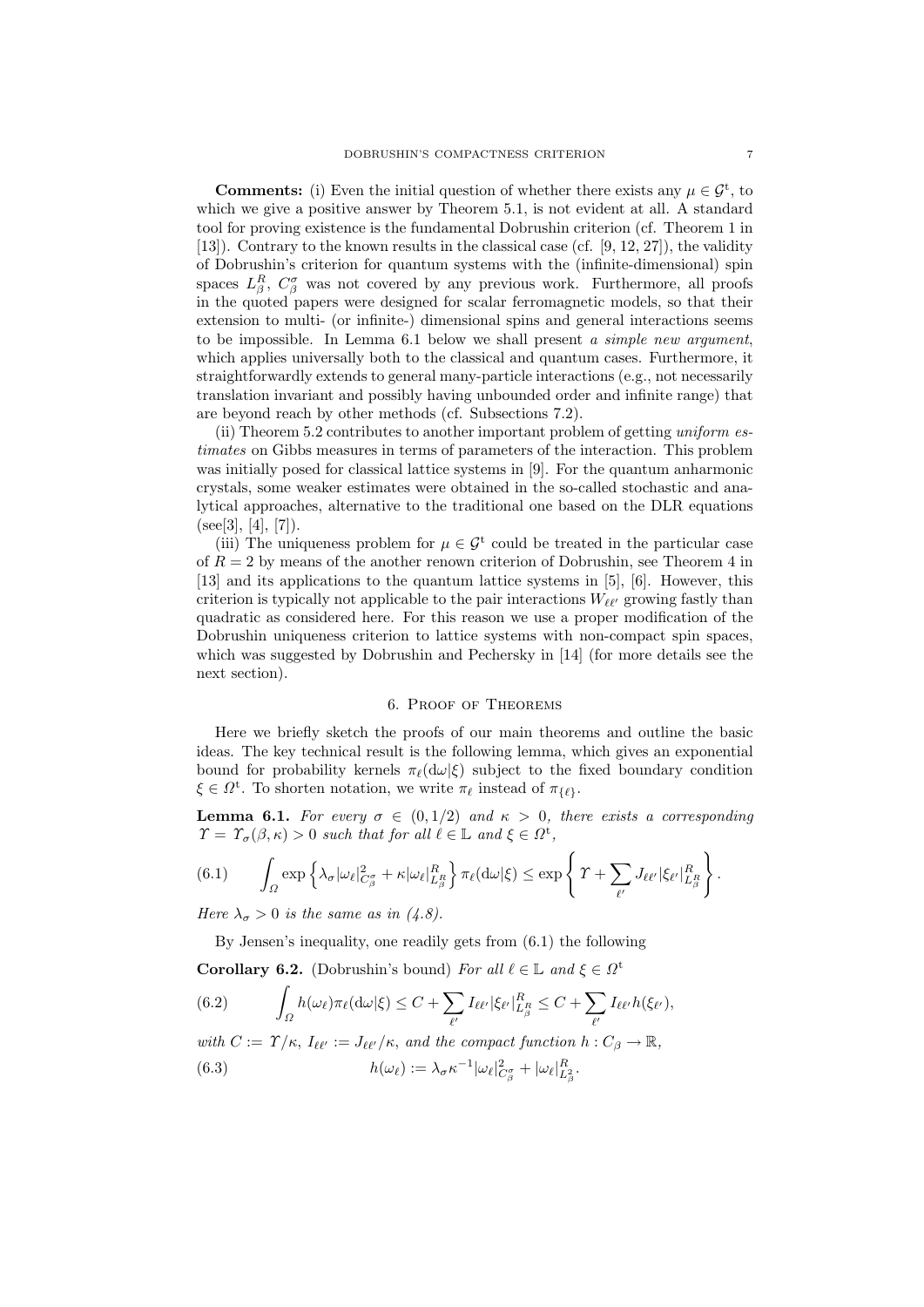Note that the function  $h(\omega_{\ell})$  is a sum of two nonlinear terms, the first of which, with  $|\omega_{\ell}|^2_{C^{\sigma}_{\beta}}$ , guarantees the compactness on  $C_{\beta}$ , whereas the second one, with  $|\omega_{\ell}|_{L_{\beta}^R}^R$ , controls the growth of the pair interaction  $W_{\ell,\ell'}$ . It seem to the first explicit example of a compact function satisfying Dobrushin's criterion on loop spaces.

**Proof of Lemma 6.1** By Assumptions  $(W)$  and  $(J)$  one has for all  $\omega, \xi \in \Omega^{\mathfrak{t}}$ 

$$
(6.4) \quad \sum_{\ell' \in \ell} \int_{S_{\beta}} |W_{\ell,\ell'}(\omega_{\ell}(\tau),\xi_{\ell'}(\tau))| d\tau \leq \frac{||\mathbf{J}||_0}{2} \left(\beta + |\omega_{\ell}|_{L_{\beta}^R}^R\right) + \frac{1}{2} \sum_{\ell'} J_{\ell\ell'} |\xi_{\ell'}|_{L_{\beta}^R}^R.
$$

By this estimate and the definition (4.4) of  $\pi_{\ell}(\mathrm{d}\omega|\xi)$ 

(6.5) 
$$
\int_{\Omega} \exp \left\{ \lambda_{\sigma} |\omega_{\ell}|_{C_{\beta}^{\sigma}}^2 + \kappa |\omega_{\ell}|_{L_{\beta}^{R}}^{R} \right\} \pi_{\ell} (d\omega|\xi)
$$

$$
\leq \frac{X_{\ell}}{Y_{\ell}} \exp \left\{ \sum_{\ell'(\neq \ell)} J_{\ell \ell'} |\xi_{\ell'}|_{L_{\beta}^{R}}^{R} + ||\mathbf{J}||_{0} C_{W} \beta \right\},
$$

where

(6.6) 
$$
X_{\ell} := \int_{\Omega} \exp \left\{ \lambda_{\sigma} |\omega_{\ell}|_{C_{\beta}^{\sigma}}^2 + (\kappa + ||\mathbf{J}||_0/2) |\omega_{\ell}|_{L_{\beta}^R}^R - \int_{S_{\beta}} V_{\ell}(\omega_{\ell}(\tau)) d\tau \right\} \chi(d\omega_{\ell}),
$$
  
(6.7) 
$$
Y_{\ell} := \int_{\Omega} \exp \left\{ -\frac{||\mathbf{J}||_0}{2} |\omega_{\ell}|_{L_{\beta}^R}^R - \int_{S_{\beta}} V_{\ell}(\omega_{\ell}(\tau)) d\tau \right\} \chi(d\omega_{\ell}).
$$

Now we use the upper and lower bounds in (2.3) to show that respectively sup  $X_{\ell}$  <  $\infty$  and inf<sub>l</sub>  $Y_{\ell} > 0$ . Finally, taking into account (4.2), we arrive at (6.1).  $\Box$ 

The next step is to get similar moment estimates for  $\pi_{\Lambda}(d\omega|\xi)$  uniformly in volumes  $\Lambda \Subset \mathbb{L}$ . We set (cf. (6.1))

(6.8) 
$$
n_{\ell}(\Lambda|\xi) := \log \left\{ \int_{\Omega} \exp \left( \lambda_{\sigma} |\omega_{\ell}|_{C_{\beta}^{\sigma}}^2 + \kappa |\omega_{\ell}|_{L_{\beta}^{R}}^R \right) \pi_{\Lambda} (d\omega|\xi) \right\} \geq 0,
$$

which makes sense by (4.8).

**Lemma 6.3.** Given  $\sigma \in (0, 1/2)$  and  $p > d$ , there exists a finite  $\Psi := \Psi_{\sigma, p}(\beta, \kappa) > 0$ such that

(6.9) 
$$
\limsup_{\Lambda \nearrow \mathbb{L}} \left[ \sum_{\ell \in \Lambda} n_{\ell}(\Lambda | \xi) \cdot (1 + |\ell_0 - \ell|)^{-p} \right] \leq \Psi,
$$

uniformly for all  $\ell_0 \in \mathbb{L}$  and  $\xi \in \Omega_p$ . This implies, in particular, that for all  $\ell \in \mathbb{L}$ and  $\xi \in \Omega_p$ 

(6.10) 
$$
\limsup_{\Lambda \nearrow \mathbb{L}} \int_{\Omega} \exp \left( \lambda_{\sigma} |\omega_{\ell}|_{C_{\beta}^{\sigma}}^2 + \kappa |\omega_{\ell}|_{L_{\beta}^{R}}^R \right) \pi_{\Lambda} (d\omega |\xi) = \exp \Psi.
$$

*Proof.* Integrating both sides of (6.1) with respect to the measure  $\pi_{\Lambda}(d\omega|\xi)$  and taking into account (4.7), we arrive at

$$
n_{\ell}(\Lambda|\xi) \leq \Upsilon + \sum_{\ell' \in \Lambda^c} |J_{\ell\ell'}| \cdot |\xi_{\ell'}|_{L_{\beta}^R}^R + \log \left\{ \int_{\Omega} \exp \left( \sum_{\ell' \in \Lambda} J_{\ell\ell'} |\omega_{\ell'}|_{L_{\beta}^R}^R \right) \pi_{\Lambda}(\mathrm{d}\omega|\xi) \right\}
$$
  
(6.11) 
$$
\leq \Upsilon + \sum_{\ell' \in \Lambda^c} J_{\ell\ell'} |\xi_{\ell'}|_{L_{\beta}^R}^R + \kappa^{-1} \sum_{\ell' \in \Lambda} J_{\ell\ell'} n_{\ell'}(\Lambda|\xi).
$$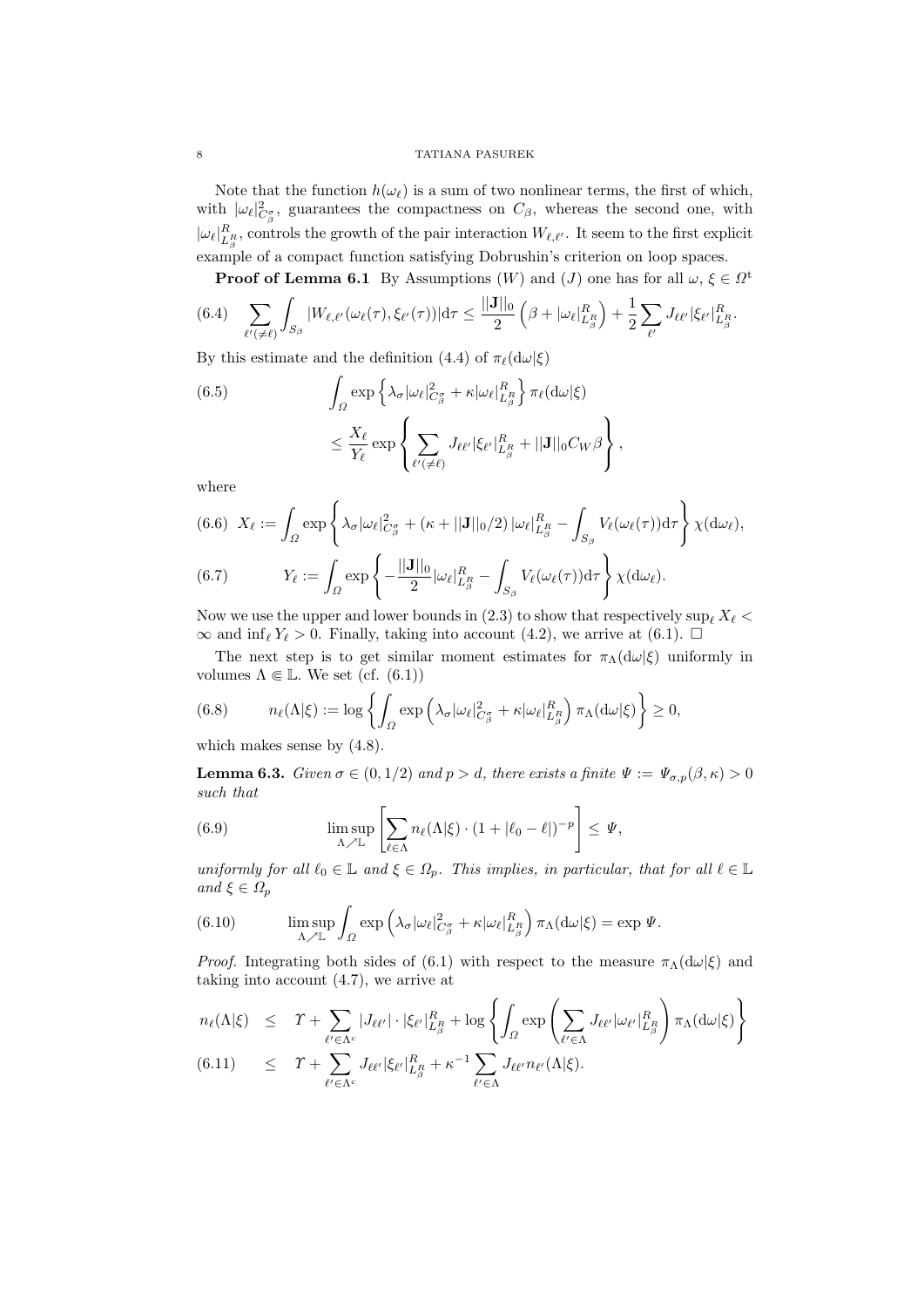Note that in the last line we have used a multiple Hölder's inequality, which was possible due to the choice of  $\kappa > ||J||_p$ . After summing over  $\ell \in \Lambda$ , the estimate (6.11) leads to the required one

(6.12) 
$$
\limsup_{\Lambda \nearrow \mathbb{L}} n_{\ell_0}(\Lambda|\xi) \leq \limsup_{\Lambda \nearrow \mathbb{L}} \left[ \sum_{\ell \in \Lambda} n_{\ell}(\Lambda|\xi) \cdot (1 + |\ell_0 - \ell|)^{-p} \right]
$$

$$
\leq \frac{T}{1 - \kappa^{-1} ||\mathbf{J}||_p} \cdot \sup_{\ell_0} \sum_{\ell} (1 + |\ell_0 - \ell|)^{-p} =: \Psi.
$$

Now we demonstrate elementary proofs of Theorems 5.1 and 5.2 based on the key estimate (6.1)

Proof of Theorem 5.1: Let us introduce the scale of Banach spaces, indexed by  $\sigma \in (0, 1/2)$  and  $p > d$ ,

(6.13) 
$$
\Omega_{\sigma,p} := \left\{ \omega \in \Omega \ \middle| \ \|\omega\|_{\sigma,p} := \left[ \sum_{\ell} (1 + |\ell|)^{-p} |\omega_{\ell}|^2_{C_{\beta}^{\sigma}} \right]^{1/2} < \infty \right\}.
$$

Note that the embeddings  $\Omega_{\sigma,p} \hookrightarrow \Omega_{p'}$  are compact if  $p' > pR/2$ . By (6.9) we have that

(6.14) 
$$
\sup_{\Lambda \Subset \mathbb{L}} \int_{\Omega} ||\omega||_{\sigma,p}^2 \pi_{\Lambda}(d\omega|0) < \infty,
$$

which by Prokhorov's criterion implies that the family  $\{\pi_{\Lambda}(d\omega|0)\}_{\Lambda\Subset\mathbb{L}}$  is  $\mathcal{W}_{p'}$ relatively compact. All its accumulation points surely belong to  $\mathcal{G}^{\dagger}$ .

**Proof of Theorem 5.2:** Let  $p > d$  be fixed, and consider any  $\mu \in \mathcal{G}^t$  supported by  $\Omega_p$ . Then, by means of (4.9), (6.10), and Fatou's lemma, one has

(6.15)  
\n
$$
\int_{\Omega} \exp \left( \lambda_{\sigma} |\omega_{\ell}|_{C_{\beta}^{\sigma}}^{2} + \kappa |\omega_{\ell}|_{L_{\beta}^{R}}^{R} \right) \mu(\mathrm{d}\omega)
$$
\n
$$
= \lim_{N \to \infty} \int_{\Omega} \exp \left[ \min \left\{ \lambda_{\sigma} |\omega_{\ell}|_{C_{\beta}^{\sigma}}^{2} + \kappa |\omega_{\ell}|_{L_{\beta}^{R}}^{R}; N \right\} \right] \mu(\mathrm{d}\omega)
$$
\n
$$
\leq \int_{\Omega} \left[ \limsup_{\Lambda \nearrow \mathbb{L}} \int_{\Omega} \exp \left\{ \min \lambda_{\sigma} |\omega_{\ell}|_{C_{\beta}^{\sigma}}^{2} + \kappa |\omega_{\ell}|_{L_{\beta}^{R}}^{R} \right\} \pi_{\Lambda}(\mathrm{d}\omega|\xi) \right] \mu(\mathrm{d}\xi) \leq \exp \Psi_{\sigma,p}(\beta, \kappa).
$$

This implies by Chebyshev's inequality that any  $\mu \in \mathcal{G}^t$  is actually supported by  $\bigcap_{p'>d} \Omega_{p'}$ . Hence, (6.15) yields the desired estimate (5.1) with the constant  $C_{\sigma}(\beta,\kappa) = \exp \Psi_{\sigma,p}(\beta,\kappa)$ , which is the same for all  $\mu \in \mathcal{G}^{\text{t}}$ .

The proofs of Corollaries 5.3–5.5 are rather standard and develop the corresponding ideas from [9], [12], and [24].

The proof of Theorem 5.6 is based on the uniqueness criterion for lattice Gibbs fields with non-compact spins, which was suggested by Dobrushin and Pechersky (cf. Theorem 1 in [14] ). It requires following two conditions to be fulfilled for the probability kernels  $\pi_{\ell}(\text{d}x|y)$ . The first one is a stronger version of Dobrushin's compactness condition (6.2), which should hold with a contractive matrix  $(I_{\ell-\ell'})_{\mathbb{L}\times\mathbb{L}}$ whose norm  $||\mathbf{I}||_0$  is smaller than a certain constant  $\gamma(d, r) < 1$  (depending on the geometry of the lattice and radius of the interaction). The second condition is on the variation probability distance in  $C_\beta$  between the one-point conditional distributions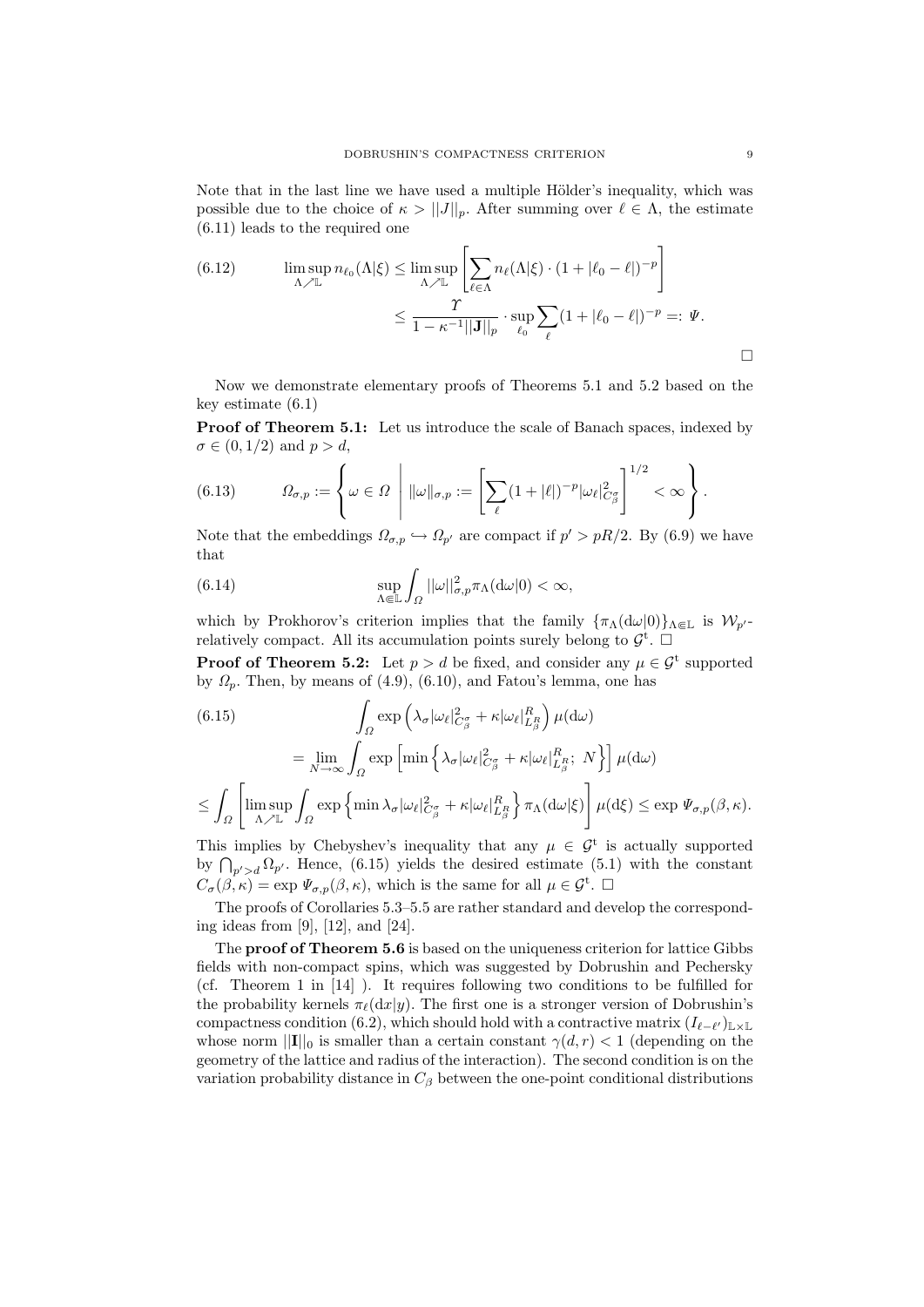$\mu_{\ell}(dx_{\ell}|y) := \pi(dx_{\ell}|y) \circ \mathbb{P}_{\ell}^{-1}$ . For given  $\mathcal{R} \geq 0$  one has to check that there exists a strictly contractive matrix  $(K_{\ell-\ell'})_{\mathbb{L}\times\mathbb{L}}$ , such that

(6.16) 
$$
D_{var} \left( \mu_{\ell}(d\omega_{\ell}|\xi), \mu_{\ell}(d\omega_{\ell}|\tilde{\xi}) \right) \leq K_{\ell-\ell'}
$$

for each pair of points  $\ell \neq \ell'$  and all configurations  $\xi, \tilde{\xi} \in \Omega$  differing only at  $\ell'$  and satisfying  $\sup_{\ell \in \mathbb{L}} \{h(y_\ell), h(\tilde{y}_\ell)\} \leq \mathcal{R}$ . The validity of the both condition is obvious for small  $||\mathbf{J}||_0$ , once we have proved Lemma 6.1.

## 7. Possible generalizations and concluding remarks

7.1. The case of P=R. Suppose that Assumptions  $(W)$ ,  $(J)$ , and  $(V)$  hold with  $P = R \geq 2$ . Then, for fixed  $\beta > 0$ , the statements of Theorems 5.1 and 5.2 are still true if  $||\mathbf{J}||_0 < \beta A_V$ , where  $A_V > 0$  is the (largest possible) constant in (2.5). In the corresponding moment estimates (5.1) and (6.1) one may take any  $0 < \kappa < \beta A_V - ||\mathbf{J}||_0$ . To this end, on the spaces  $\Omega_p$  and  $\Omega_{\sigma,p}$  we introduce new systems of norms, indexed by  $\delta > 0$ ,

(7.1) 
$$
\|\omega\|_{p,\delta} := \left[\sum_{\ell} (1+\delta|\ell|)^{-p} |\omega_{\ell}|_{L_{\beta}^R}^R\right]^{1/R},
$$

$$
\|\omega\|_{p,\sigma,\delta} := \left[\sum_{\ell} (1+\delta|\ell|)^{-p} |\omega_{\ell}|_{C_{\beta}^R}^2\right]^{1/2},
$$

which are equivalent to the initial ones  $\|\omega\|_p$  and  $\|\omega\|_{p,\sigma}$  (cf. (3.4) and. 6.13). Given  $p > d$ , we next choose small enough  $\delta = \delta(p) > 0$  so that

(7.2) 
$$
||\mathbf{J}||_{p,\delta} := \sup_{\ell} \sum_{\ell'} (1 + \delta |\ell'|)^p J_{\ell \ell'} < A_V.
$$

Thereafter, we go through the above proofs and use everywhere the system of weights  $(1 + \delta |\ell|)^{-p}$ , the norms (7.1), and the relation (7.2).

7.2. Many-particle interactions. Our results extend to quantum systems with many-particle interactions of possibly infinite range and infinite order. Such systems are described by the heuristic Hamiltonian (7.3)

$$
H = -\frac{1}{2m} \sum_{\ell} |p_l|^2 + \frac{a}{2} \sum_{\ell} |q_{\ell}|^2 + \sum_{\ell} V_{\ell}(q_{\ell}) + \sum_{n=2}^{N} \frac{1}{n!} \sum_{\ell_1, ..., \ell_n} W_{\ell_1... \ell_n}(q_{\ell_1}, ..., q_{\ell_n}),
$$

where the n-particle interaction potentials (taken over all ordered sets consisting of mutually different points  $\ell_1, ..., \ell_n$  with  $2 \le n \le N \le +\infty$ ) are given by continuous symmetric functions  $W_{\ell_1...\ell_n} : \mathbb{R}^{dn} \to \mathbb{R}^{\nu}$ . Then Theorems 5.1 and 5.2 are true under Assumptions  $(V)$ ,  $(W^*)$ , and  $(J^*)$ , where  $(W^*)$  and  $(J^*)$  respectively are the following modification of  $(W)$  and  $(J)$ :

(W<sup>\*</sup>): There exist  $R \geq 2$  and symmetric matrices  $\{J_{\ell_1...\ell_n} \geq 0\}_{\mathbb{L}^n}$ , such that

$$
(7.4) \quad |W_{\ell_1...\ell_n}(q_1,...,q_n)| \leq \frac{1}{2} J_{\ell_1...\ell_n} \left(1 + \sum_{m=1}^n |q_m|^R\right) \quad \text{for all } q_1,...,q_n \in \mathbb{R}^{\nu}.
$$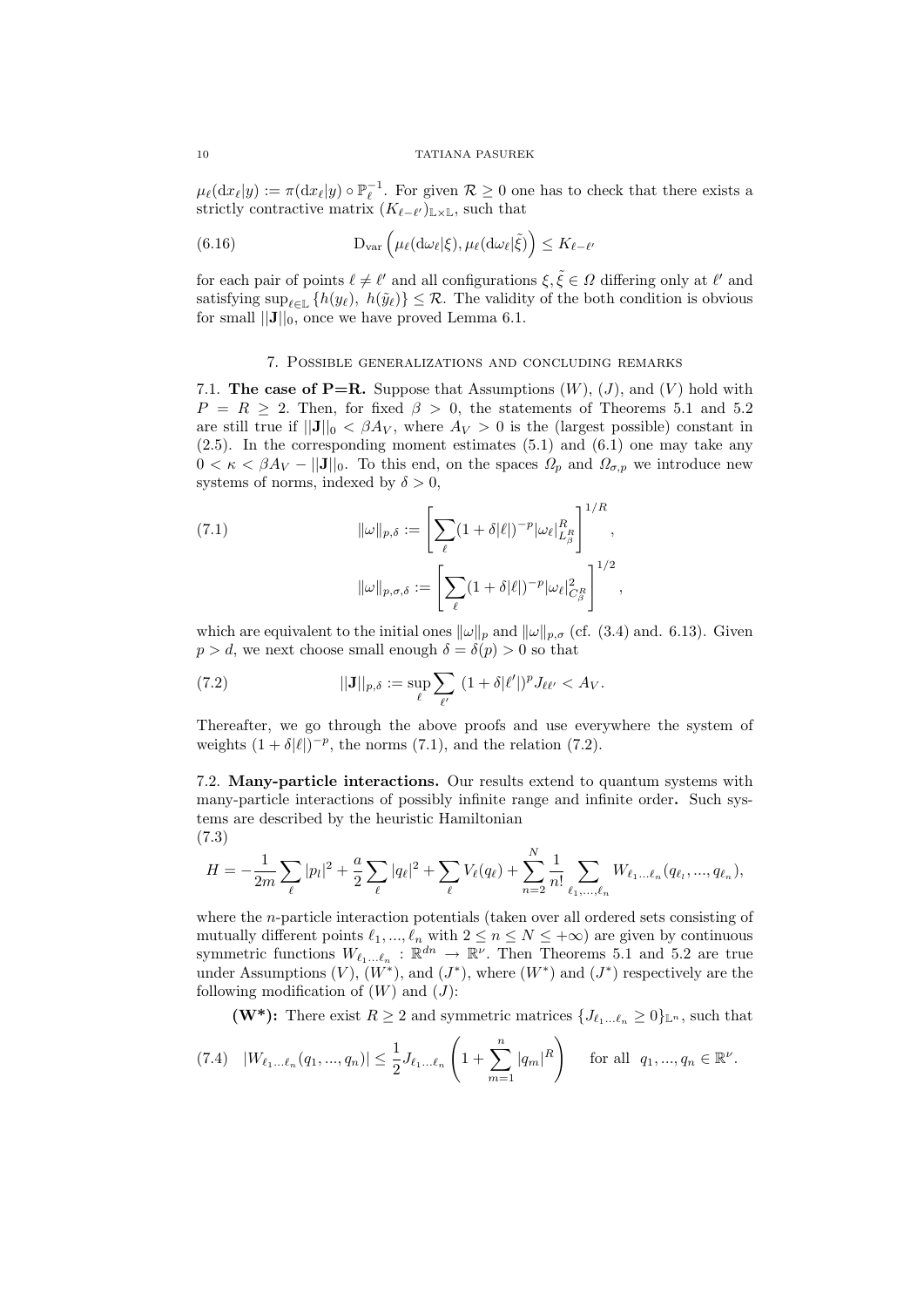$(\mathbf{J}^*)$ : The matrices  $\{J_{\ell_1...\ell_n}\}_{\mathbb{L}^n}$ ,  $n = 2, ..., N$ , are fastly decreasing, that is for any  $p \geq 0$ 

(7.5) 
$$
||\mathbf{J}|| := \sum_{n=2}^{N} n^2 \sup_{\ell_1} \left\{ \sum_{\ell_1, ..., \ell_n} J_{\ell_1 ... \ell_n} \left( 1 + \sum_{m=1}^{n} |\ell_1 - \ell_m| \right)^p \right\} < \infty.
$$

The proofs are similar to those carried before.

#### **REFERENCES**

- [1] S. Albeverio and R. Høegh-Krohn: Homogeneous random fields and quantum statistical mechanics, J. Funct. Anal. 19, 241–272 (1975)..
- [2] S. Albeverio, Yu. G. Kondratiev, Yu. Kozitsky, M. Röckner: Euclidean Gibbs states of quantum lattice systems, Rev. Math. Phys. 14, 1–67 (2002).
- [3] S. Albeverio, Yu. G. Kondratiev, T. Pasurek, M. Röckner: Euclidean Gibbs measures on loop spaces: existence and a priori estiamtes, Ann. Probab. 32, 153–190 (2004).
- [4] S. Albeverio, Yu. G. Kondratiev, T. Pasurek, M. Röckner: A priori estimates and existence for Euclidean Gibbs states, to appear in Trans. Moscow Math. Society 67 (2006).
- [5] S. Albeverio, Yu. Kondratiev, M. Röckner, T. Tsikalenko: Uniqueness of Gibbs states for quantum lattice systems. Prob. Theory Rel. Fields 108, 193–218 (1997).
- [6] S. Albeverio, Yu. Kondratiev, M. Röckner, T. Tsikalenko: Dobrushin's uniqueness for quantum lattice systems with nonlocal interaction, Comm. Math. Phys. 189, 621–630 (1997).
- [7] S. Albeverio, Y. G. Kondratiev, M. Röckner, T. Tsikalenko: Glauber dynamics for quantum lattice systems, Rev. Math. Phys. 13, 51–124 (2001).
- [8] L. Bierke, J. Fröhlich: KMS, etc., Rev. Math. Phys. 14, 829-871 (2002).
- [9] J. Bellissard, R. Høegh-Krohn: Compactness and the maximal Gibbs states for random Gibbs fields on a lattice, Commun. Math. Phys. 84, 297–327 (1982).
- [10] V. S. Barbulyak, Yu. G. Kondratiev: Functional integrals and quantum lattice systems, Reports Nat. Acad. Sci. of Ukraine, No. 8, 31–34; No. 9, 38–40; No. 10, 19–21 (1991).
- [11] O. Bratteli, D. W. Robinson: Operator Algebras and Quantum Statistical Mechanics, I, II, Springer, Berlin Heidelberg New York (1981).
- [12] M. Cassandro, E. Olivieri, A. Pellegrinotti, E. Presutti: Existence and uniqueness of DLR measures for unbounded spin systems, Z. Wahrsch. verw. Gebiete 41, 313–334 (1978).
- [13] R. L. Dobrushin: Prescribing a system of random variables by conditional distributions, Theory Prob. Appl. 15, 458–486 (1970).
- [14] R. L. Dobrushin, E. A. Pechersky: A criterion of the uniqueness of Gibbs field in the noncompact case, Lecture Notes Math. 1021, 97–110 (1982).
- [15] W. Driesler, L. Landau, J. F. Perez: Estimates of critical length and critical temperatures for classical and quantum lattice systems, J. Stat. Phys. 20, 123–162 (1979).
- [16] H.-O. Georgii: Gibbs Measures and Phase Transitions, Studies in Mathematics 9, Walter de Gruyter, Berlin New York, 1988.
- [17] J. Glimm, A. Jaffe: Quantum physics. A functional integral point of view, Springer, Berlin Heidelberg – New York, 1981.
- [18] R. Gielerak, L. Jakobczyk, and R. Olkiewicz: Reconstuction of Kubo–Martin–Schwinger structure from Euclidean Green functions, J. Math. Phys. 35, 3726–3744 (1994).
- [19] A. Klein, L. Landau: Stochastic processes associated with KMS states, J. Funct. Anal. 42, 368–428 (1981).
- [20] Yu. Kozitsky, T. Pasurek: Gibbs states of interacting systems of quantum anharmonic oscillators; to appear in Letters Math. Phys.
- [21] Yu. Kozitsky, T. Pasurek: Euclidean Gibbs measures of interacting quantum anharmonic oscillators, Preprint arXiv.org, math-ph/0609045, 60 pages (2006).
- [22] J. L. Lebowitz, E. Presutti: Statistical mechanics of systems of unbounded spins, Commun. Math. Phys. 50, 195–218 (1976).
- [23] R. A. Minlos, A. Verbeure, V. Zagrebnov: A quantum crystal model in the light mass limit: Gibbs state, Rev. Math. Phys. 12, 981–1032 (2000).
- [24] T. Pasurek: Spin systems with superquadratic interactions: existence and high/low temperature uniqueness, Preprint (2006), 50 pages.